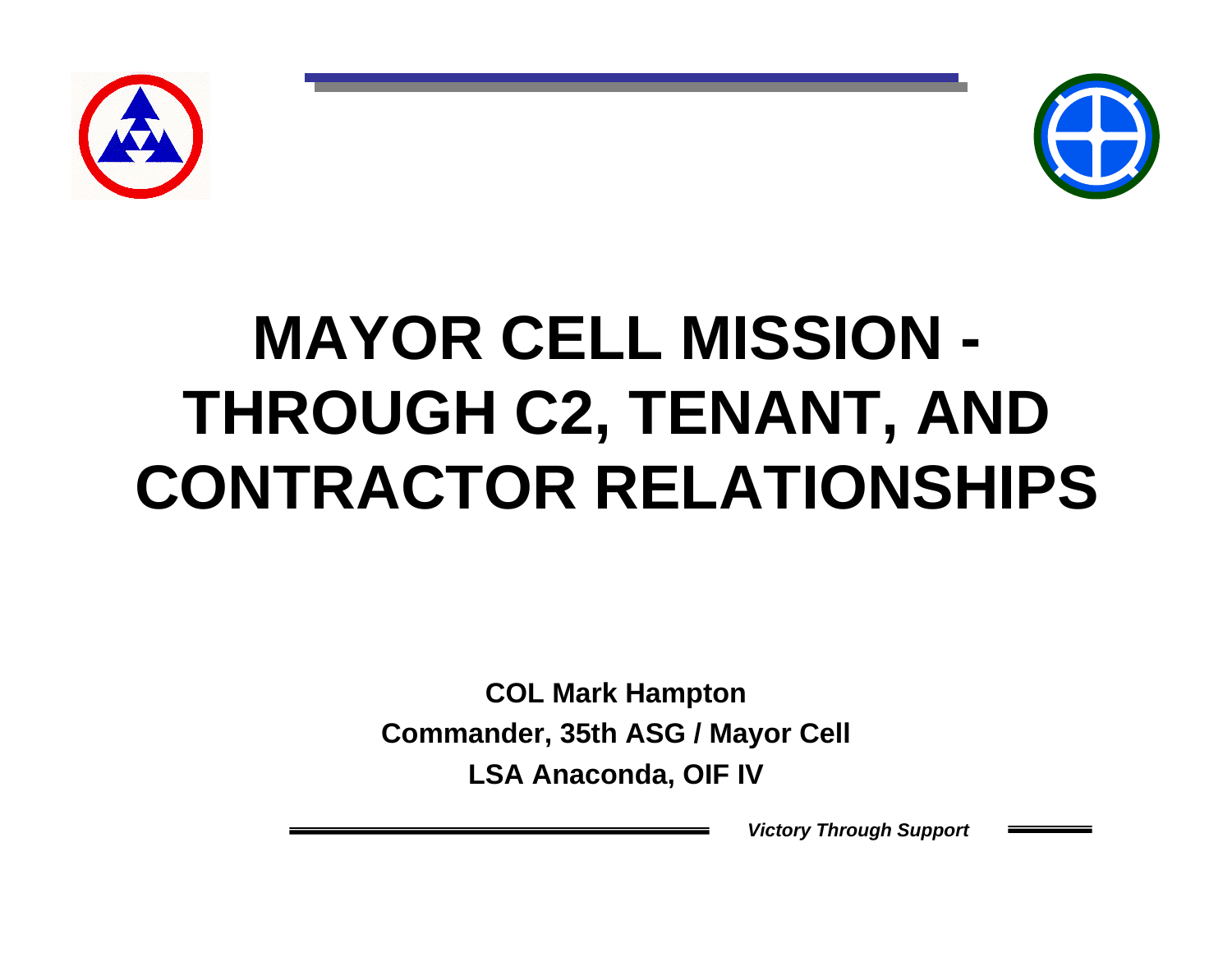

## POINTS



- Mayoral Responsibilities –Task Organization (Slice & Dice)
- Relationships
	- and the state of the state C2 Relationships
	- – "All Other" Community Relationships
		- Tenant Units
		- Contractors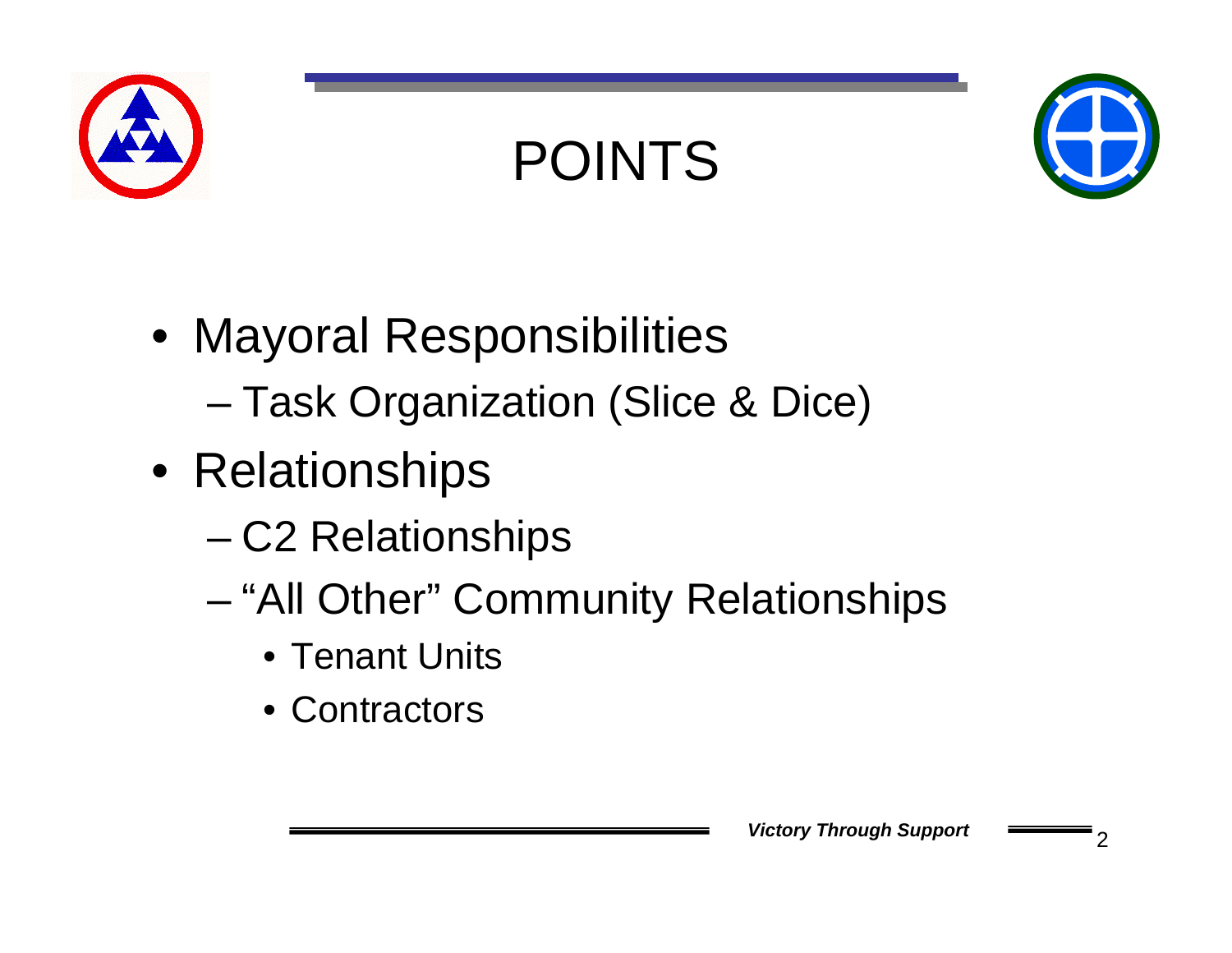



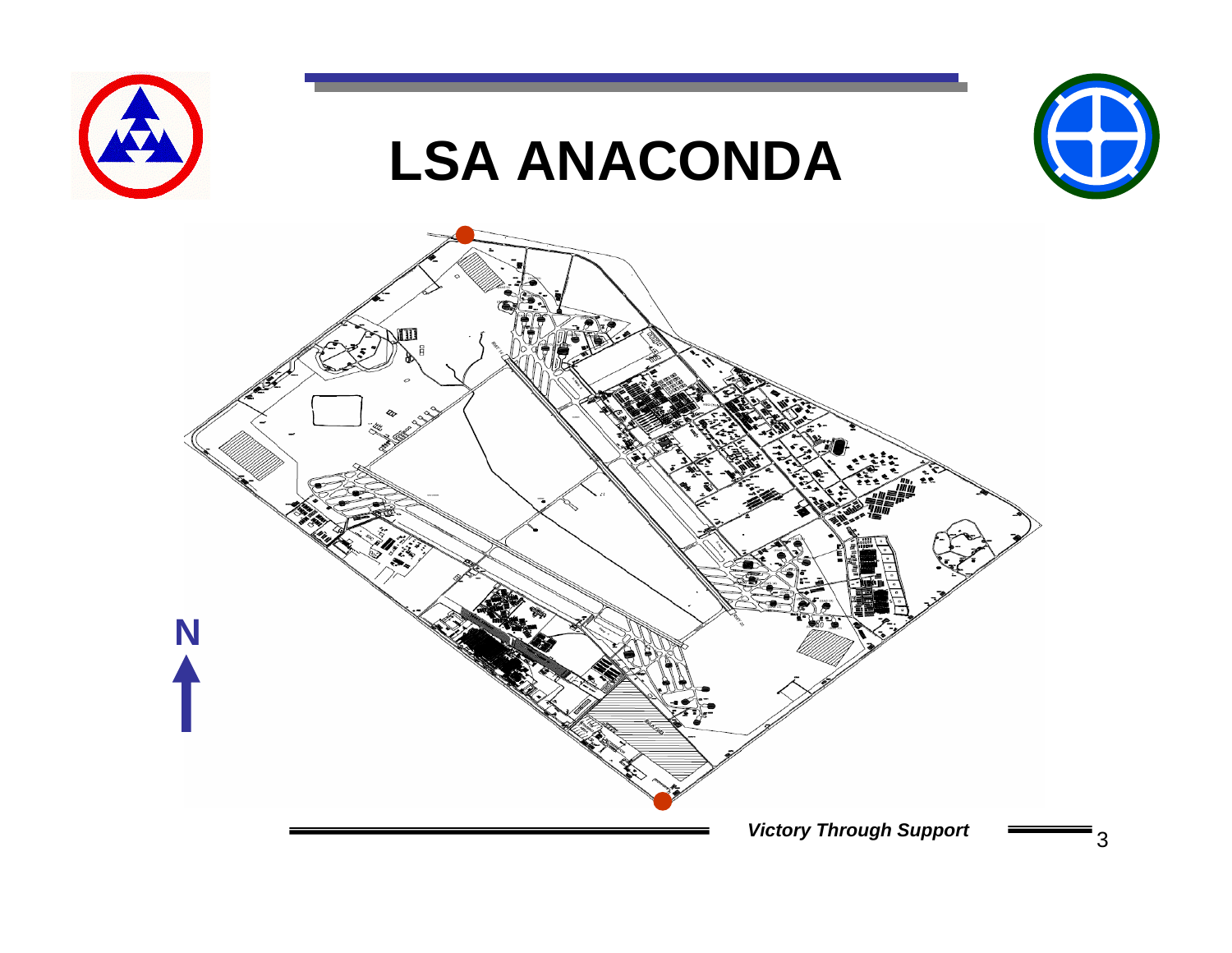



### **Population:**

| <b>Military:</b>            | 16,363 |
|-----------------------------|--------|
| <b>Coalition Forces:</b>    | 323    |
| <b>Contractors:</b>         | 8,335  |
| <b>Transient Personnel:</b> | 3,225  |
| <b>TOTAL:</b>               | 28,246 |

**Note: Employed approximately 550 Host Nationals on a daily basis**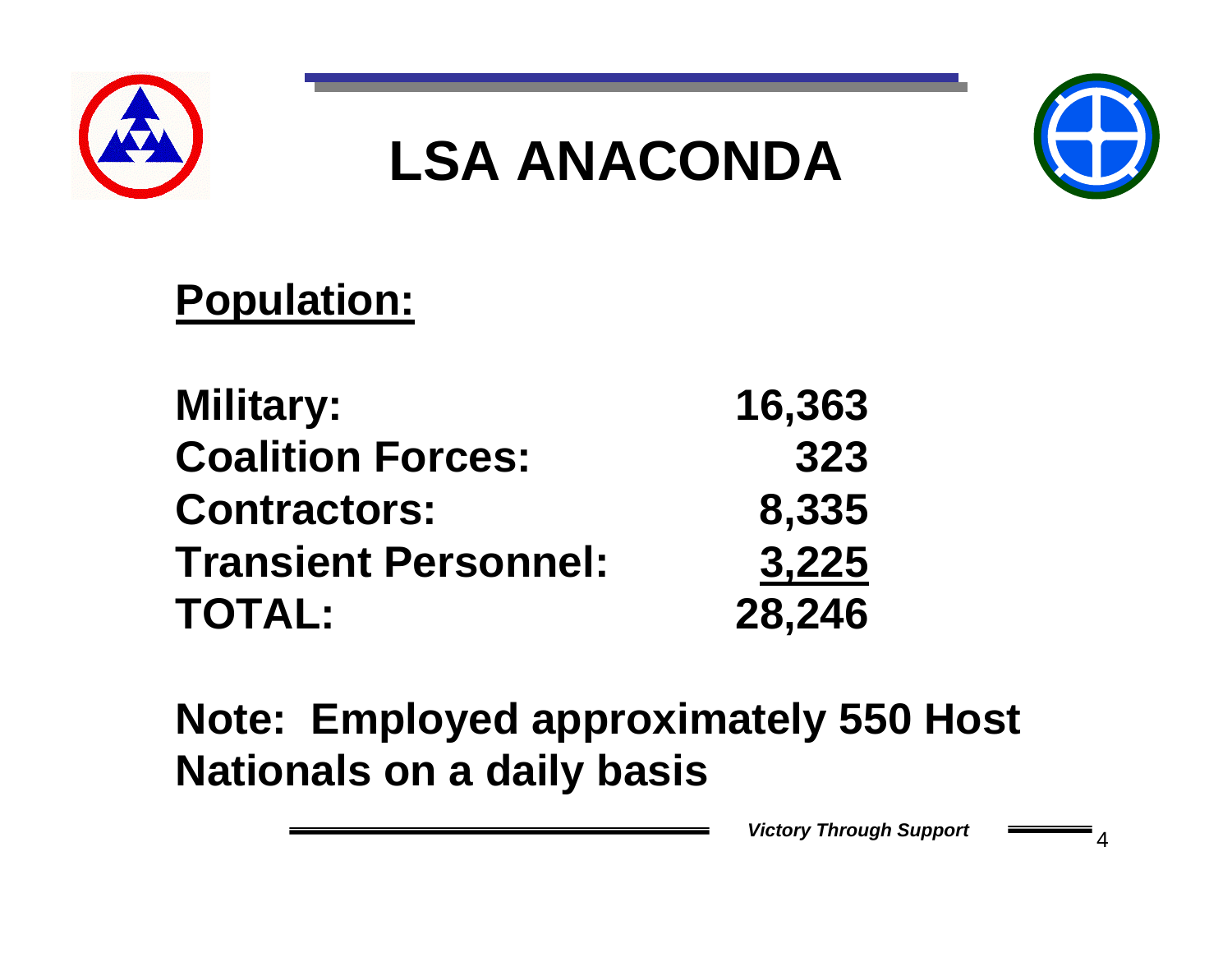



#### **Mayor Cell Mission:**

- **Base Life Support**
- **Force Protection**
- **Infrastructure (including Master Planning)**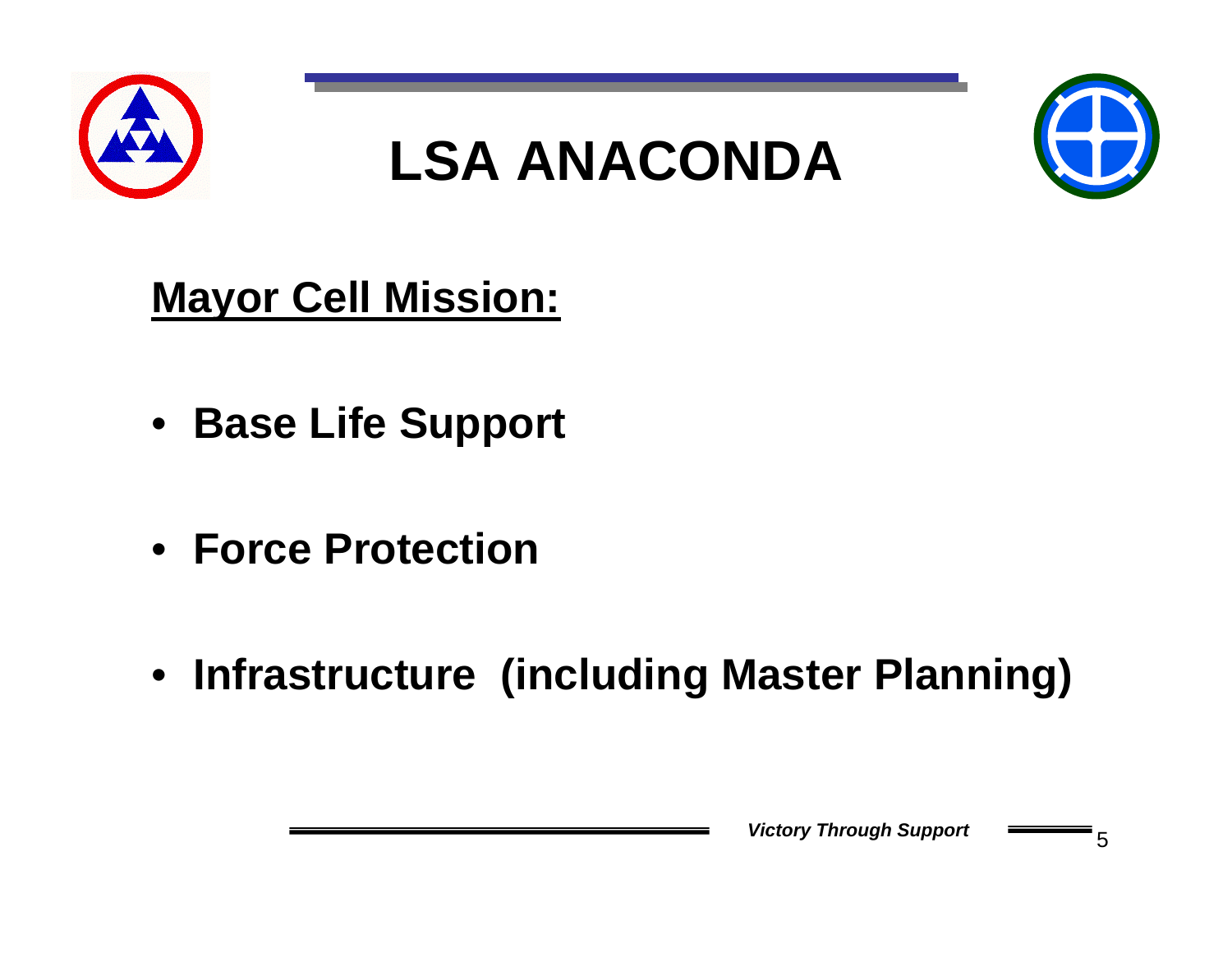



### **Base Life Support: (LOGCAP)**

- **Housing (Tenant & Transient)**
- **DPW (O&M)**
- **MWR (Facilities, Events & Shows)**
- **TMP (NTVs & Bus Routes)**
- **Food Service (5 DFACs)**
- **Spot Generator Power**
- **Laundry**
- **Ice**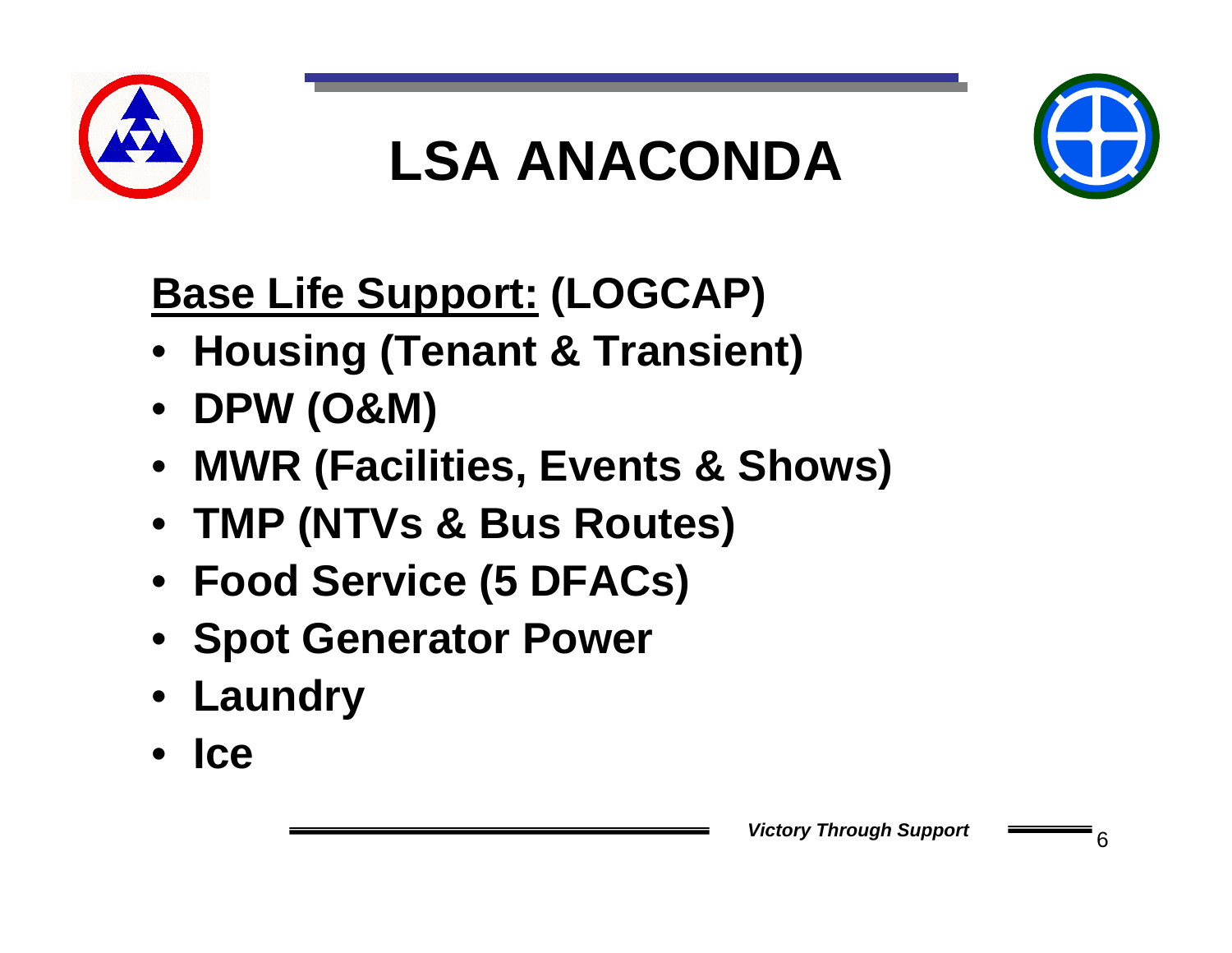



### **Force Protection: (Independent Contractors)**

- **Sandbags**
- **T-Wall Barriers**
- **Badging**

#### **Infrastructure: (Independent Contractors)**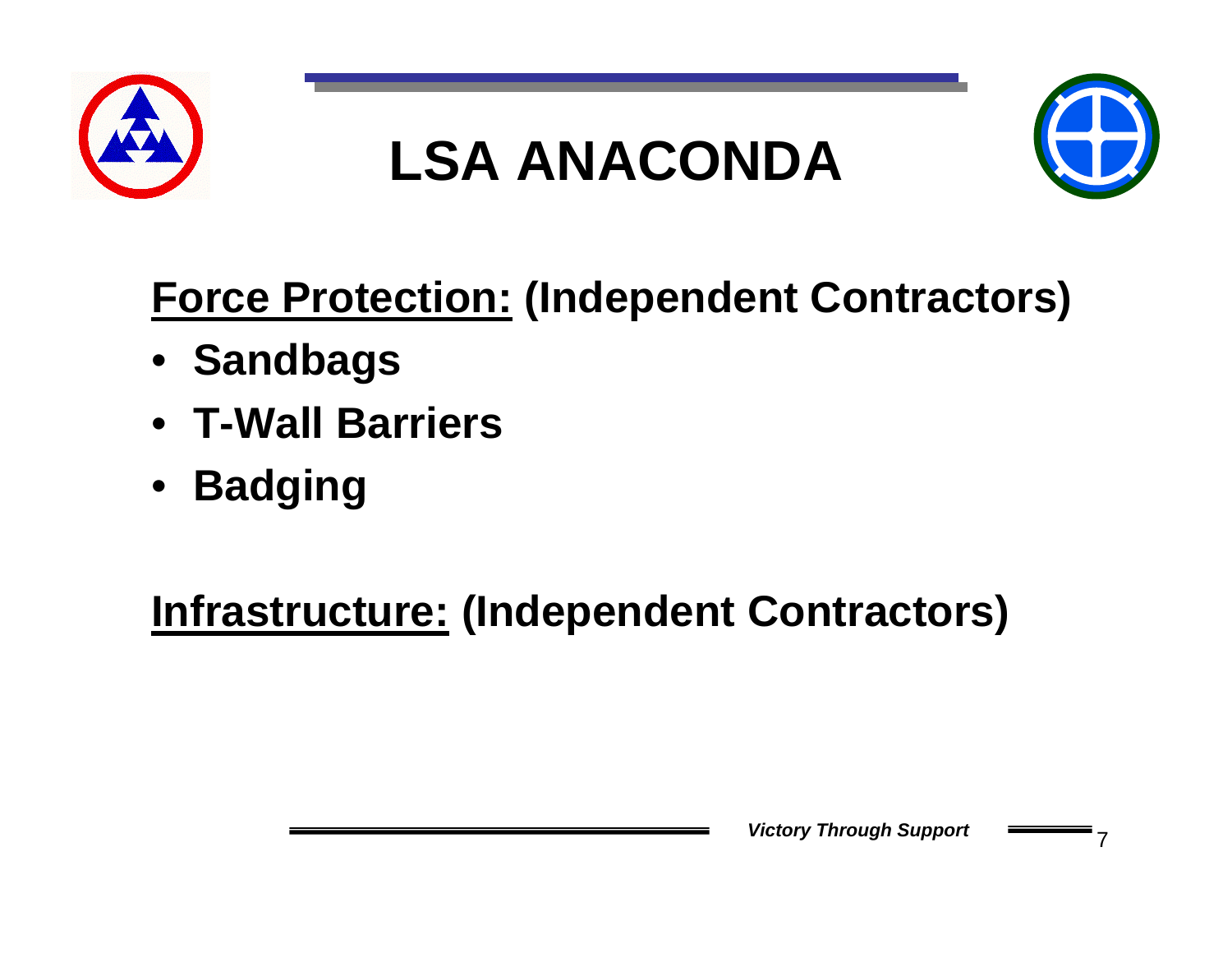

## Battlefield Reality



- Mayor Cell
	- – Responsible for Base Life Support, Force Protection and Infrastructure
	- and the state of the state As a headquarters - does not have the personnel and equipment to do it all
	- – Most everything is accomplished through the "community relations" established with tenant units and contractors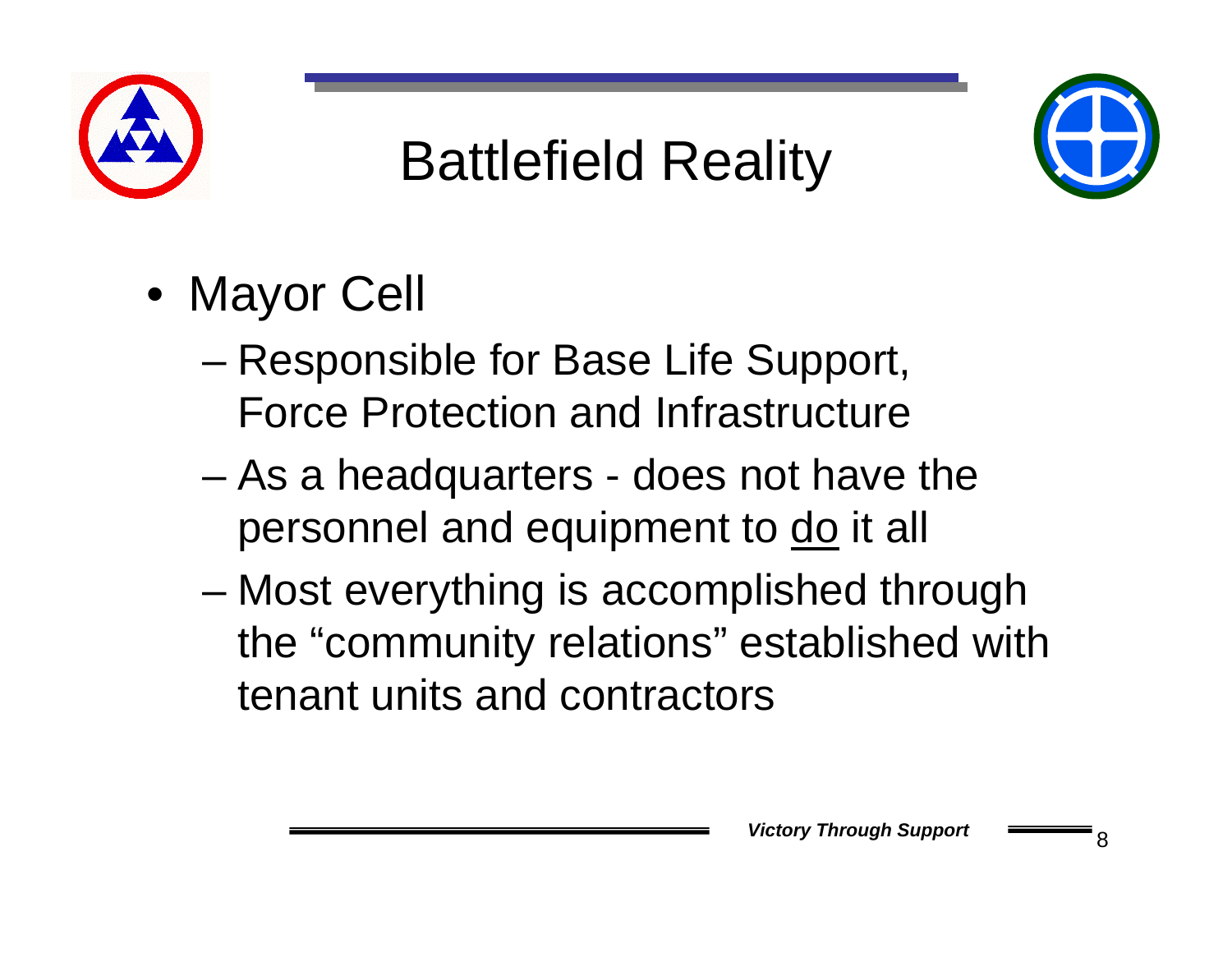

# Battle Rhythm



- Tenant meetings (weekly)
- Contractor Town Hall meetings (monthly)
- Corps of Engineers meetings (weekly)
- KBR Construction meetings (weekly)
- KBR O&M/BLS meetings (weekly)
- DCMA ACO and LSO meetings (weekly)
- Senior Leaders meetings (weekly)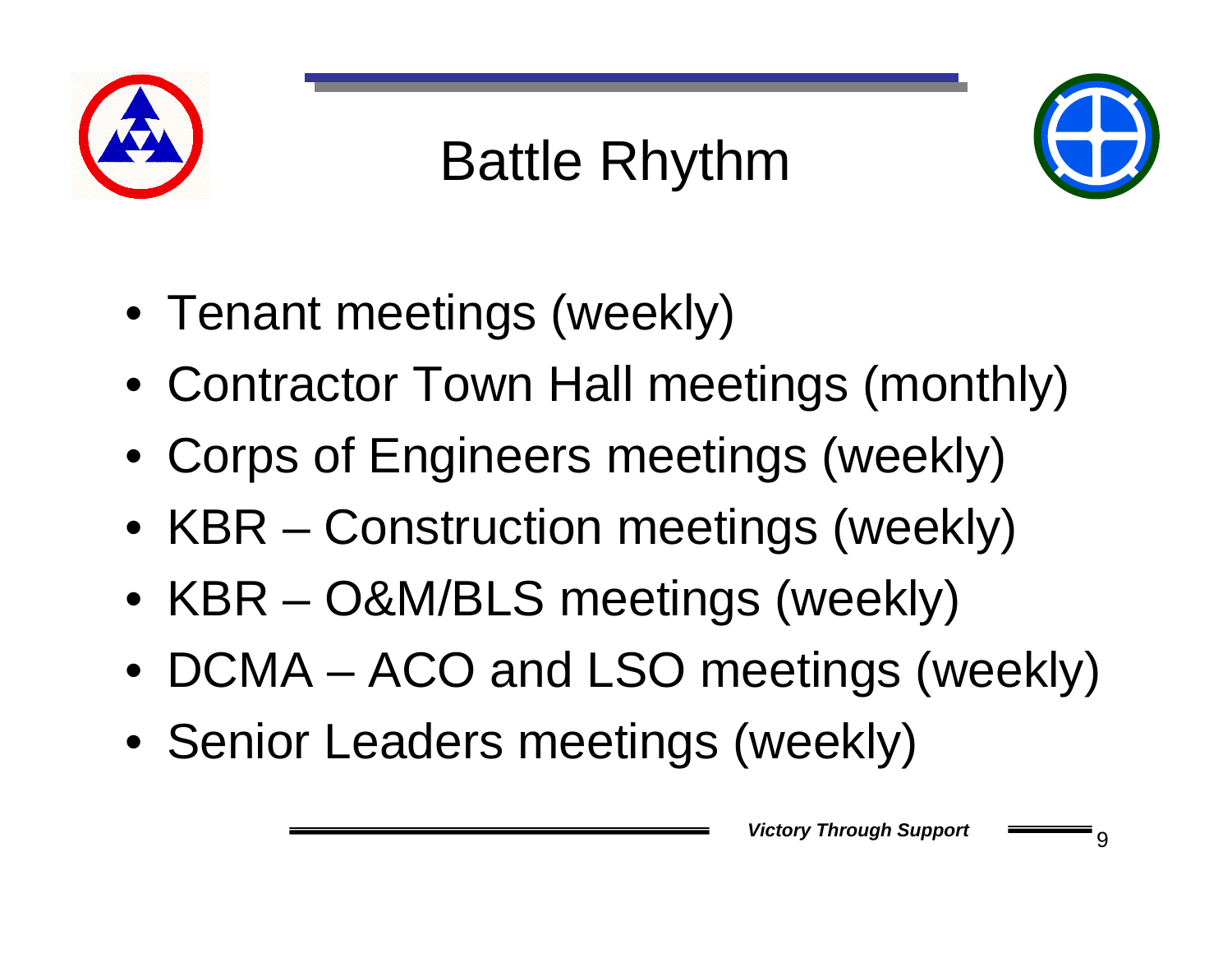



### **Logistics – In Support Of:**

- **Mayor Cell**
	- –**Base Life Support**
	- **Force Protection**
	- **Infrastructure**
- **Theater Army Logistics Mission**
	- and the state of the **3rd COSCOM (CLPs)**
	- –**CDC (Class I - IX)**
- **AMC (Systems & Programs)**